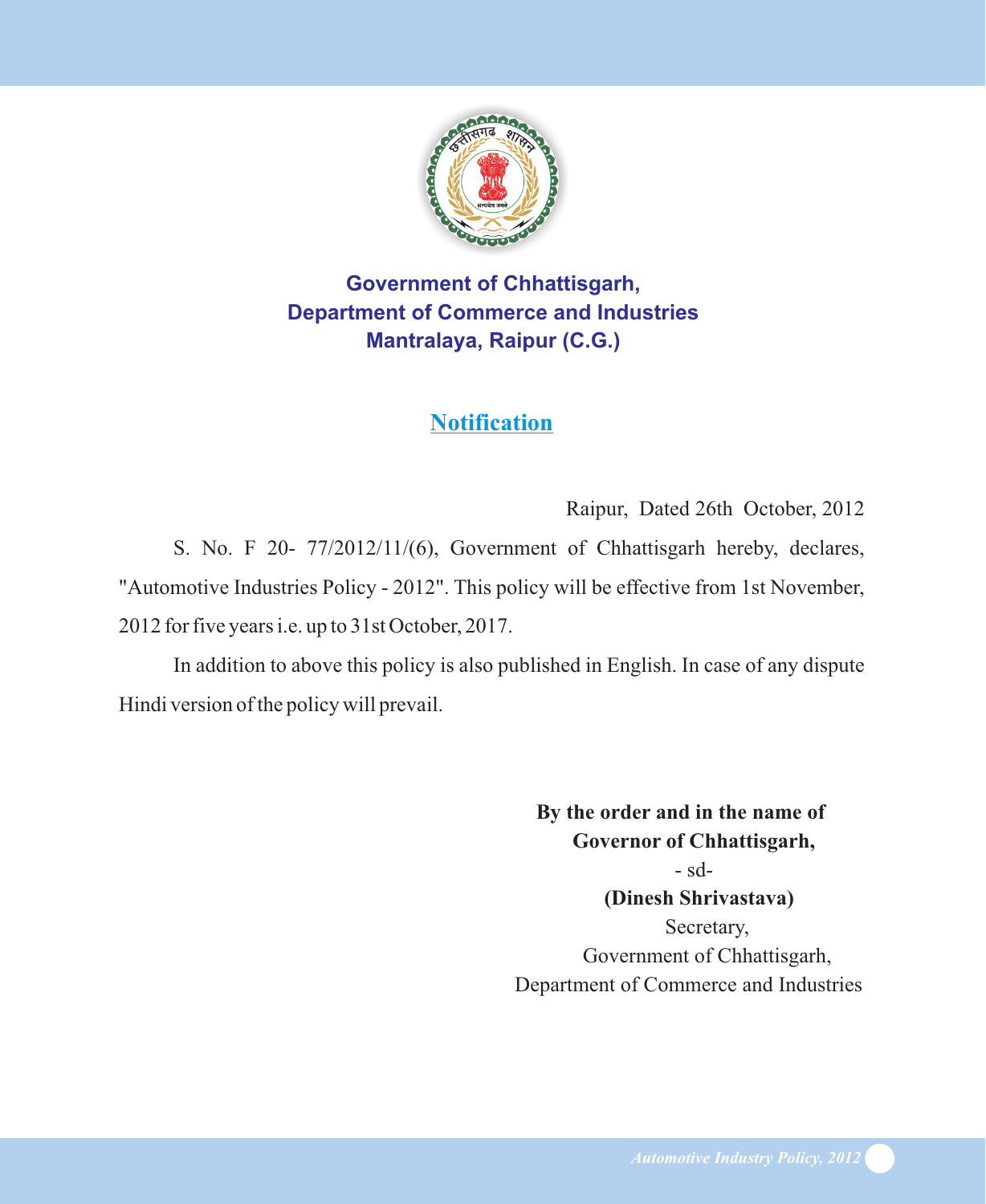*Automotive Industry Policy, 2012 Automotive Industry Policy, 2012*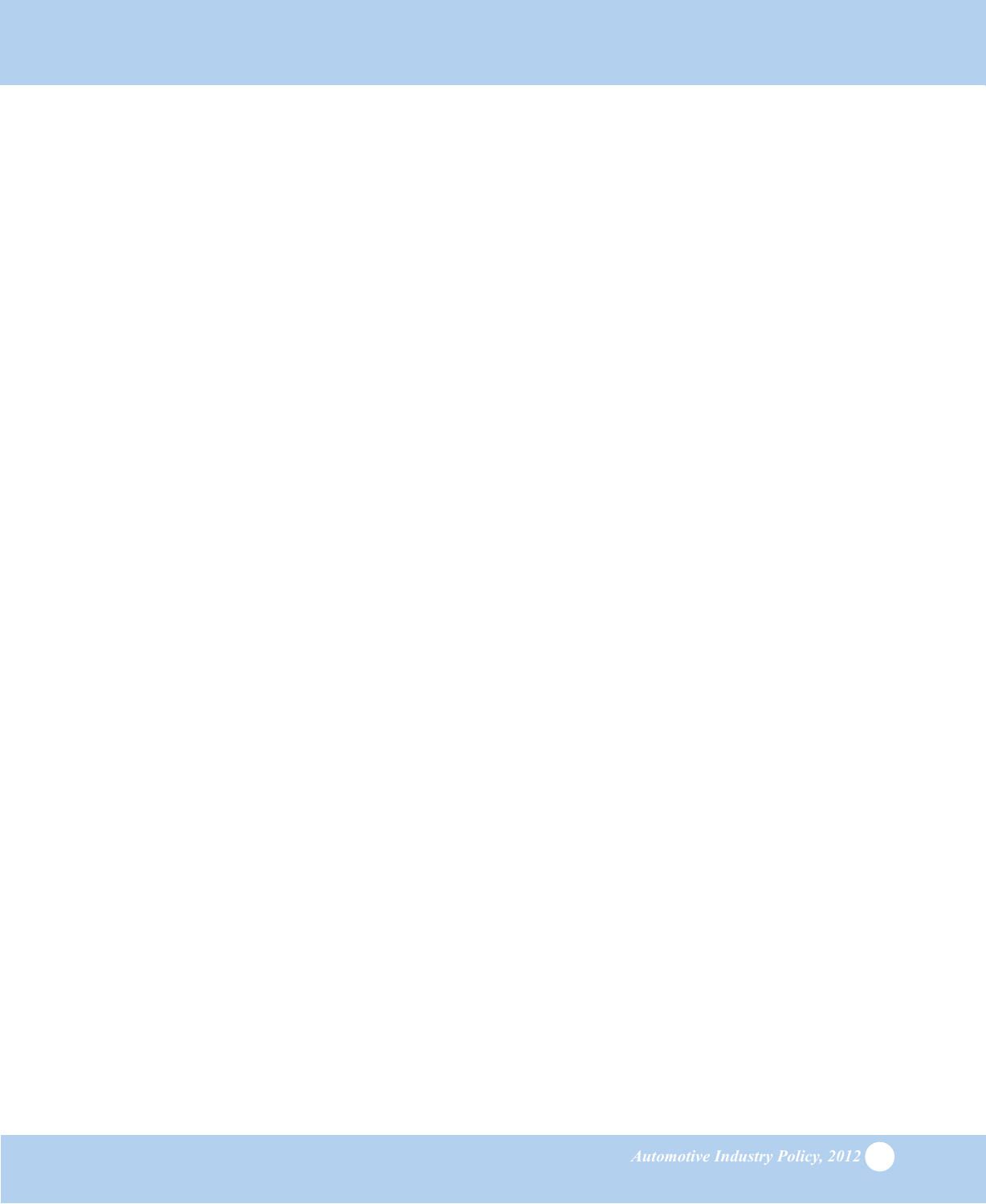

# **Government of Chhattisgarh Department of Commerce and Industries Mantralaya, Raipur**

#### **Automotive Industry Policy, 2012**

Raipur, Date- 26 October, 2012

No. F 20-77/2012/11/(6), State Government do hereby declare "Automotive Industry Policy – 2012" to especially encourage the establishment of non-core sector industries and promote establishment of automotive industries (Automobile-Two wheelers, Three wheelers, Passenger and Commercial vehicles, Earth Movers, agricultural utility vehicles, auto-components etc.).

# **(1) Preamble:**

- **1.1** "Automotive Industry" has been emerging as a sunrise sector in the non-core sector of the country. Automotive industries have been especially recognised as a sector having potential for creating employment on a large scale. The sector has grown around 12 to 15 percent per year during the last decade.
- **1.2** Establishment of large automotive Industries (Automobile-two wheelers, three wheelers, passenger and commercial vehicle, earth Movers, agricultural utility vehicle, auto-components industry, etc.) result in the creation of several micro, small and medium (Ancillary) industries that also increases opportunities for employment.
- **1.3** The State of Chhattisgarh enjoys an advantageous geographical situation, as the state is located at almost equal distances from important cities and trade centres of East, West and South India and covers markets of Chhattisgarh, Madhya Pradesh, Jharkhand, Maharashtra, Orissa and Andhra Pradesh.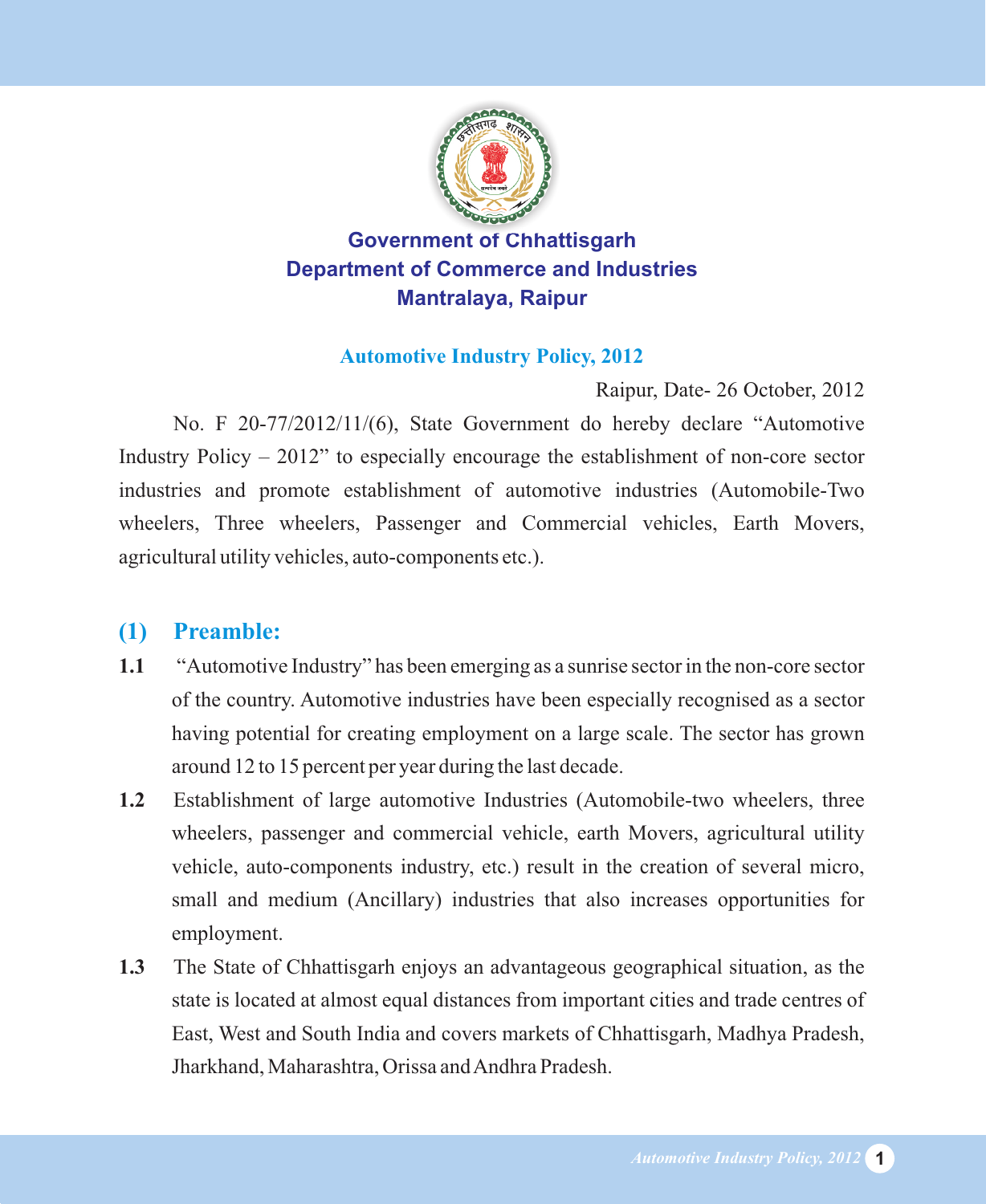- **1.4** Important pre-requisites for automotive industries are continuous and uninterrupted supply of steel, aluminium and power; all of these are available in abundance in Chhattisgarh. This is an additional advantage.
- **1.5** The State of Chhattisgarh is emerging as a "Power hub" in the country. In addition to this, one third of the total targeted production of electricity during  $12<sup>th</sup>$  five year plan is expected to be produced in Chhattisgarh. Supply and distribution of uninterrupted and good quality electricity at competitive rates is  $t \cdot h \cdot e$  m a i n attraction for major industries of the State. Hence, it is quite logical to establish automotive industries for reaping long term benefits.
- **1.6** The State enjoys favourable labour relations and congenial industrial environment, which is certainly an added attraction for automotive industries.

## **(2) Introduction and Enforceability:-**

The policy shall be called "Automotive Industries Policy - 2012" and will be effective from 1st November, 2012 for five years i.e. up to 31st October, 2017.

## **(3) Objectives :-**

- **3.1** To take initiative for promotion of a non-core sector in the State to encourage the establishment of non-core sector industries in future.
- **3.2** To fetch an investment of minimum Rs.20,000 Cr. in the sector of automotive industries so as to create 20,000 additional employment opportunities during next ten years.
- **3.3** To encourage establishment of micro, small, ancillary and medium industries in large number with the help of automotive industry sector in the State, so as to create direct and indirect employment opportunities and to promote local entrepreneurship.

## **(4) Scope:-**

Keeping in view the expected fast development of automotive industry in the State,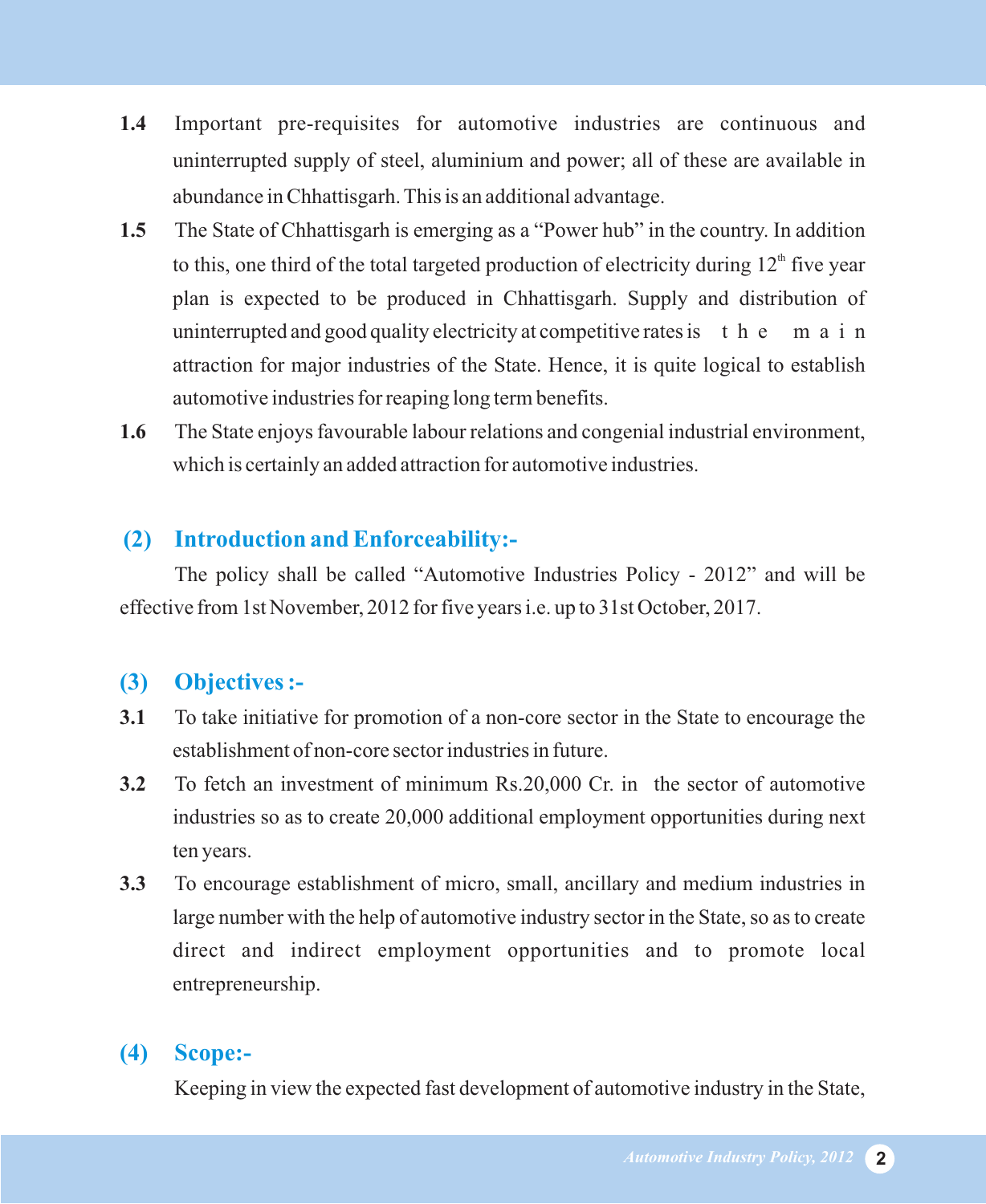main provisions of new policy for Automotive Industry- 2012 are as follows:

- **(4.1)** Automotive Industry shall include an industry planning to establish a new unit/extension thereof (having engine plant, press shop, body shop, transmission line, assembly line, paint shop etc. at one place) on its own or as joint venture with minimum capital investment of Rs. 1000 Crore within 7 years from the date of executing Memorandum of Understanding with the Government of Chhattisgarh.
- **(4.2)** In abovementioned proposed automotive industries minimum amount of Rs.1000 Crore shall include capital investment and intangible assets (not exceeding 10% of the total investment). (Intangible Assets investment shall include cost of technical know-how, design, prototype etc. before start of the project shown as capital asset investment in the books of accounts of the Company.)
- **(4.3)** Definitions regarding investment on land, building, factory shed, plant and machinery, electricity supply and water supply under Capital Investment, shall be the same as defined under the Industrial Policy enforceable at that time.
- **(4.4)** There shall be no limit of capital investment for ancillaries of automotive industry/ auto components/ spare part units, however, they shall be entitled to avail the same facilities- grants/ exemptions/incentives, as declared in this policy.

## **(5) Definitions:**

**(5.1)** "New Industry" means an industry commencing its commercial production after enforcement of this policy and possessing a small scale industry registration EM Part-1/ IEM/ Industrial License/ Letter of intent (issued by a competent authority in this regard as the case maybe).

(In case of capital investment exceeding Rs. 100 cores, Memorandum of Understanding should have been executed with the State Government.)

**(5.2)** "Extension, Diversion, Backward Integration, Forward integration of industry" means extension, diversion, Backward Integration, Forward Integration done after commencement of this policy and possessing a small scale industry registration EM Part-1/ IEM/ Industrial License/ Letter of intent (issued by a competent authority in this regard as the case maybe).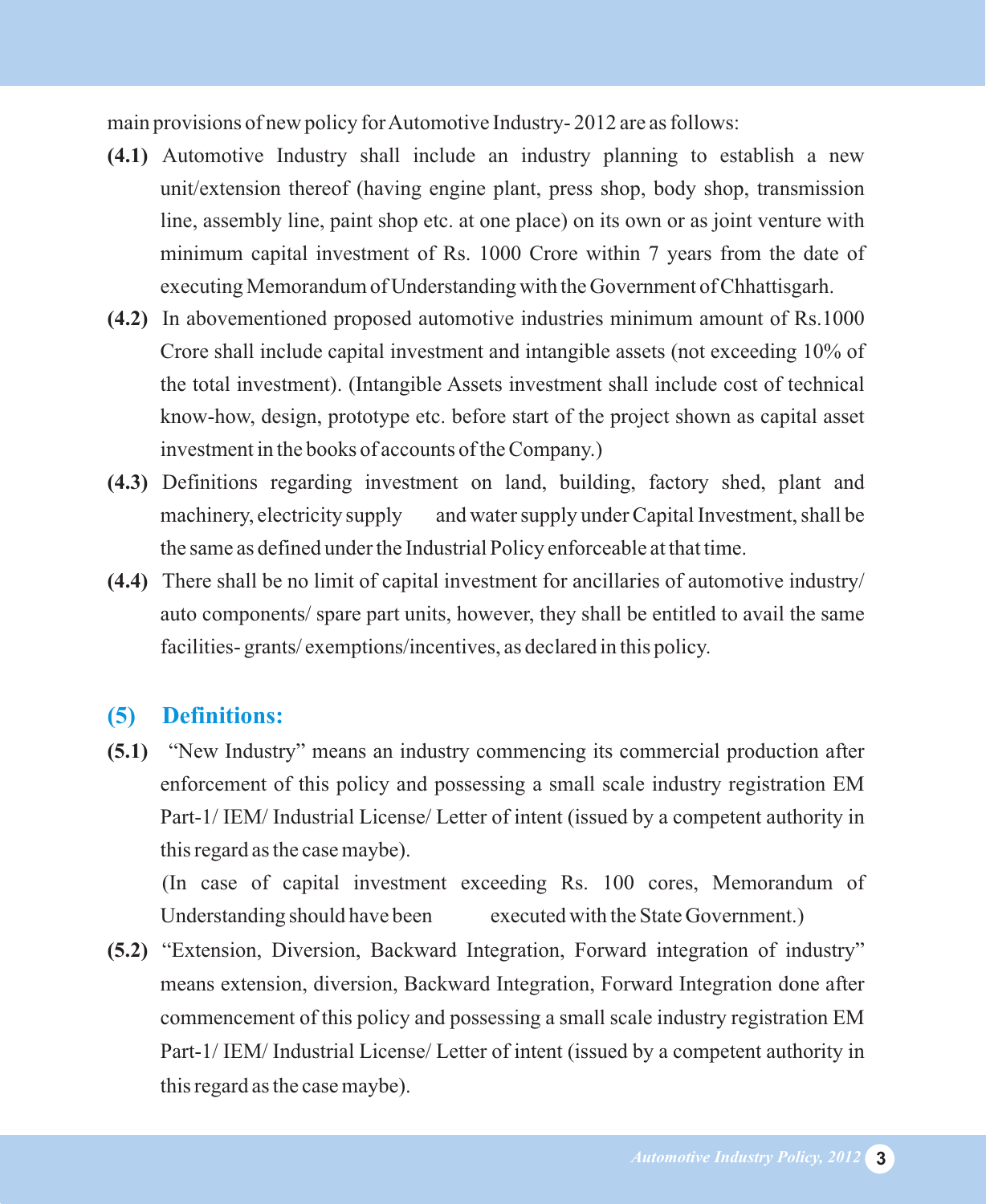(In case of capital investment exceeding Rs. 100 crores, Memorandum of Understanding should have been executed with the State Government.)

- **(5.3)** Micro, Small and medium industry, Large industry, Mega Project, Ultra Mega Project, Schedule Cast /Schedule Tribe Industries established by Schedule Cast /Schedule Tribe, Female entrepreneurs, Disabled, Retired Army Personnel, Persons affected by naxalism, NRI/ 100% FDI investor, skilled labour, Management/Administrative class, Bonafide residents of the State, Date of commencing commercial production and other necessary definitions for the purpose of the notification shall be the same as notified in the Industrial Policy for the time being in force.
- **(5.4)** Other definitions recognized in connection with Automotive Industries by Government of India shall be applicable mutatis mutandis.

#### **(6) Eligibility:-**

- (6.1) Under the "Automotive Industry Policy-2012" establishment of new units as Micro and Small, Medium Industry, Large Industry, Mega Project and Ultra Mega Project class industries or expansions/ diversifications/ forward integrations/ backward integration of established units shall be eligible for availing incentives/ exemptions/rebates.
- **(6.2)** Industrial Units established by Government of India/ State Government(s) or by the Corporation/ Board/ Institutions shall not be eligible for grants.
- **(6.3)** It is mandatory that from the date of commercial production to a minimum period of five years the unit shall employ minimum 90% of unskilled workers, minimum 50% of skilled workers subject to availability and minimum one-third posts of management/ administrative cadres to bona fide residents of the State.
- **(6.4)** For the purpose of a project, Model rehabilitation Policy of Chhattisgarh State (as amended) shall be applicable.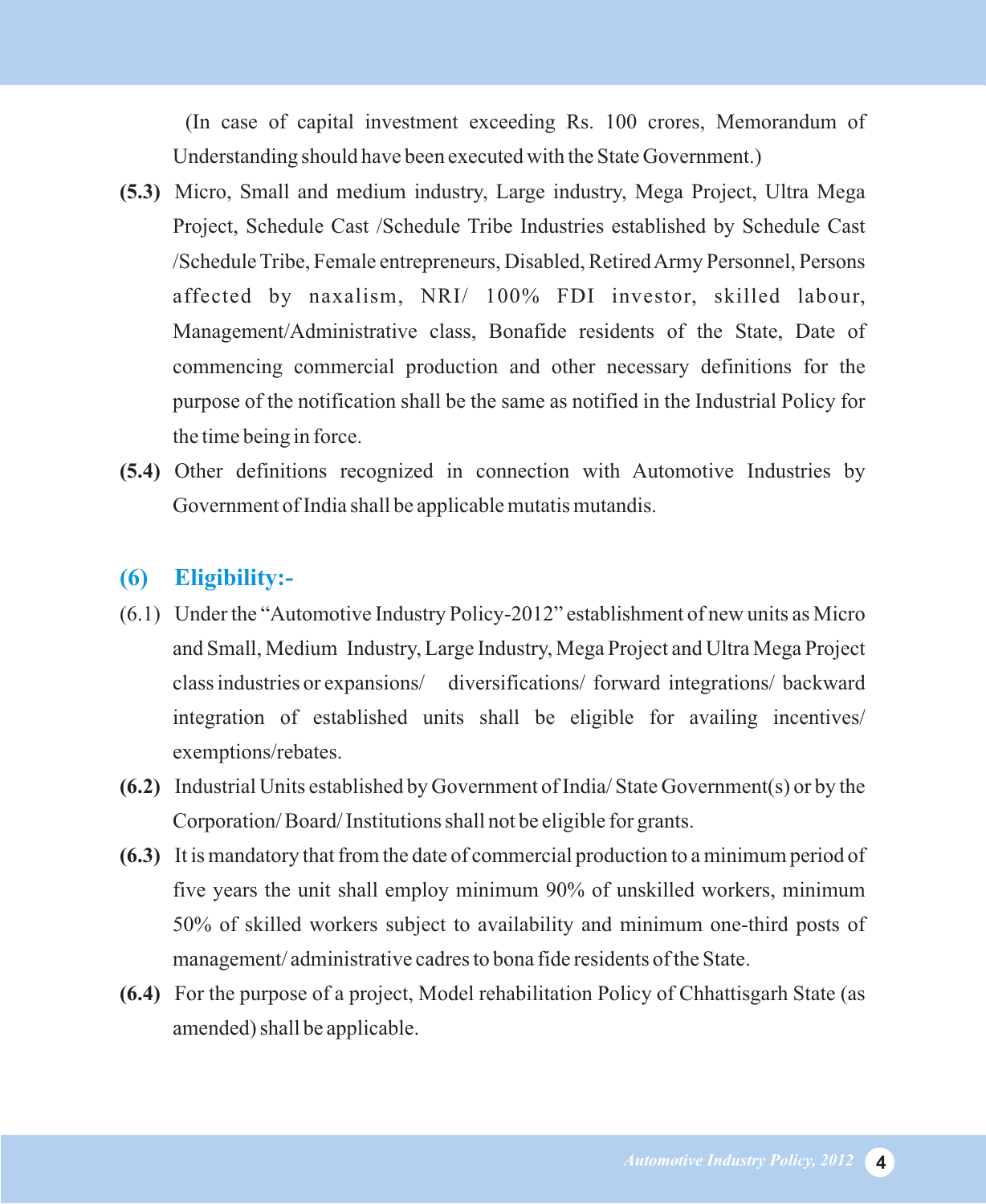# **(7) Details of Facilities:**

 **Facilities to be given under "Automotive Industries Policy -2012"**

|                                                                                                                                                                        | S. No. Details of Facility                                                                            | Scheme and rebates/ grants/ incentives                                                                                                                                                                                                                                                                                                                                                                                                                                                                                                              |
|------------------------------------------------------------------------------------------------------------------------------------------------------------------------|-------------------------------------------------------------------------------------------------------|-----------------------------------------------------------------------------------------------------------------------------------------------------------------------------------------------------------------------------------------------------------------------------------------------------------------------------------------------------------------------------------------------------------------------------------------------------------------------------------------------------------------------------------------------------|
| 1.                                                                                                                                                                     | <b>Value Added Tax</b><br>reimbursement<br>(To be)<br>provided as Investment<br>incentive assistance) | Limited to maximum 115% of Capital<br>Investment for original and ancillary unit, for a<br>maximum period expiring before 18 years<br>whichever is earlier. This rebate shall be<br>equivalent to the VAT paid for the sale of<br>finished products manufactured by automotive<br>industrial units. The rebate shall be available as<br>capital investment incentive. The unit shall<br>have an option to receive the incentive under<br>this policy or to avail capital investment grant<br>under industrial policy, as applicable at the<br>time. |
| $\overline{2}$                                                                                                                                                         | <b>Rebate in Central Sales</b><br>Tax                                                                 | For the period of 18 years 50% on the rate<br>prevailing at that time.                                                                                                                                                                                                                                                                                                                                                                                                                                                                              |
| $\overline{\mathbf{3}}$                                                                                                                                                | Exemption from payment<br>of Entry Tax                                                                | $100\%$ rebate<br>from purchase of first<br>raw<br>material for the project for period of 8 years.                                                                                                                                                                                                                                                                                                                                                                                                                                                  |
| $\overline{\mathbf{4}}$                                                                                                                                                | Rebate in Electricity<br>Duty                                                                         | For the period of 10 years from the date of<br>Commencing commercial production.                                                                                                                                                                                                                                                                                                                                                                                                                                                                    |
| 5                                                                                                                                                                      | <b>Exemption from Stamp Duty</b>                                                                      |                                                                                                                                                                                                                                                                                                                                                                                                                                                                                                                                                     |
| (a)                                                                                                                                                                    | On Land, Buildings,<br>Sheds and flat.                                                                | 100% on sale/lease related documents of land,<br>buildings, sheds and flat.                                                                                                                                                                                                                                                                                                                                                                                                                                                                         |
| (b)                                                                                                                                                                    | On debt Instruments                                                                                   | Payable as per provisions of Industrial Policy<br>2009-2014.                                                                                                                                                                                                                                                                                                                                                                                                                                                                                        |
| 6                                                                                                                                                                      | Exemption from<br><b>Registration Fee</b>                                                             | 100% exemption on Land, Buildings,<br><b>Sheds</b><br>and flat.                                                                                                                                                                                                                                                                                                                                                                                                                                                                                     |
| Note: In case of failure in taking effective steps towards establishment of Industry<br>within three years by the unit, exemptions under S.No. 5 and 6 may be revoked. |                                                                                                       |                                                                                                                                                                                                                                                                                                                                                                                                                                                                                                                                                     |